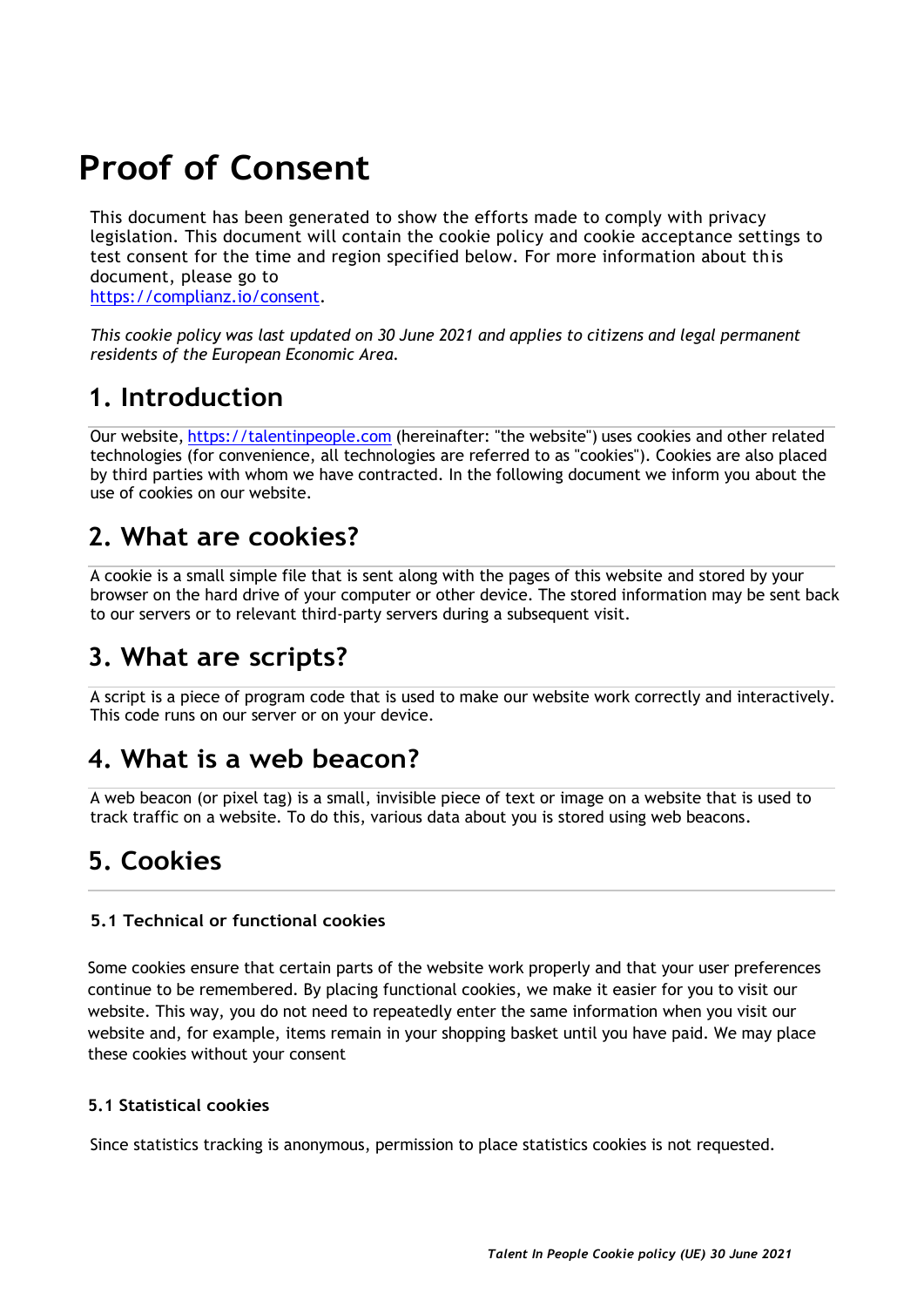#### **5.2 Marketing/tracking cookies**

Marketing/tracking cookies are cookies, or any other form of local storage, used to create user profiles to display advertising or to track the user on this website or on various websites for similar marketing purposes.

#### **5.3 Social media buttons**

On our website we have included buttons for Twitter and LinkedIn to promote pages (e.g. "like", "pin") or share them (e.g. "tweet") on social networks such as Twitter and LinkedIn. These buttons work by using code from Twitter and LinkedIn themselves. This code embeds cookies. These social media buttons can store and process certain information, so that a personalised advertisement can be displayed.

Please read the privacy policy of these social networks (which may change frequently) to find out what they do with your (personal) data they process using these cookies. The data they receive is anonymised as much as possible. Twitter and LinkedIn are located in the United States.

## **6. Cookies used**

### **Elementor**

Statistics (anonymised)

**Use**

We use Elementor for content creation. [Read more](https://cookiedatabase.org/service/elementor)

#### **Data sharing**

This data is not shared with third parties.

**Statistics (anonymised)**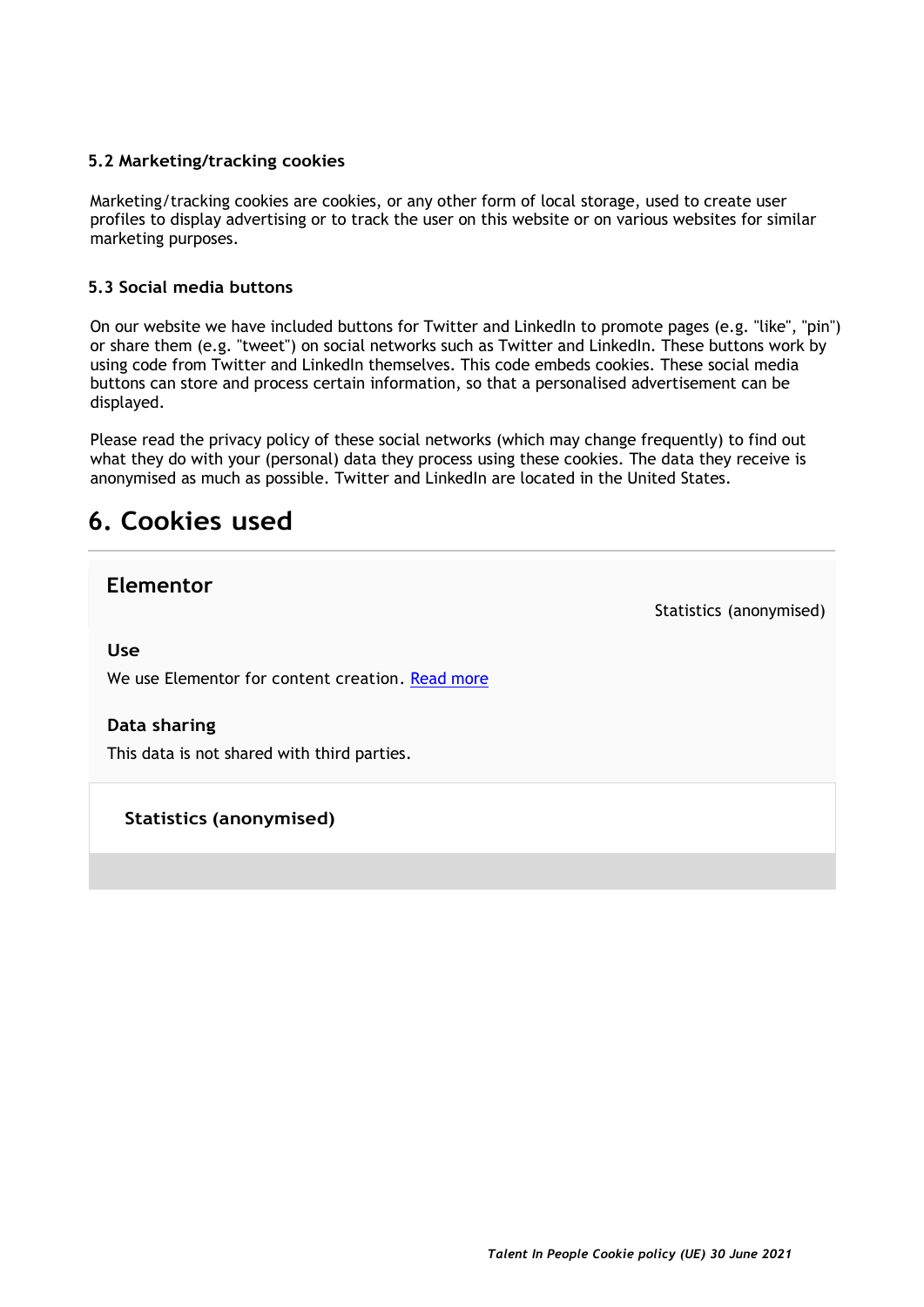#### [elementor](https://cookiedatabase.org/cookie/elementor/elementor)

#### **Retention**

persistent

#### **Function**

Saving actions made by users on the website

## **Tidio Live Chat**

Purpose to be investigated

#### **Use**

We use Tidio Live Chat for chat support. [Read more](https://cookiedatabase.org/service/tidio-live-chat)

#### **Data sharing**

For more information, please read the Tidio Live [Chat privacy policy.](https://www.tidio.com/privacy-policy/)

#### **Purpose to be investigated**

**Name**

[tidio\\_state\\_\\*](https://cookiedatabase.org/cookie/tidio-live-chat/tidio_state_)

**Retention**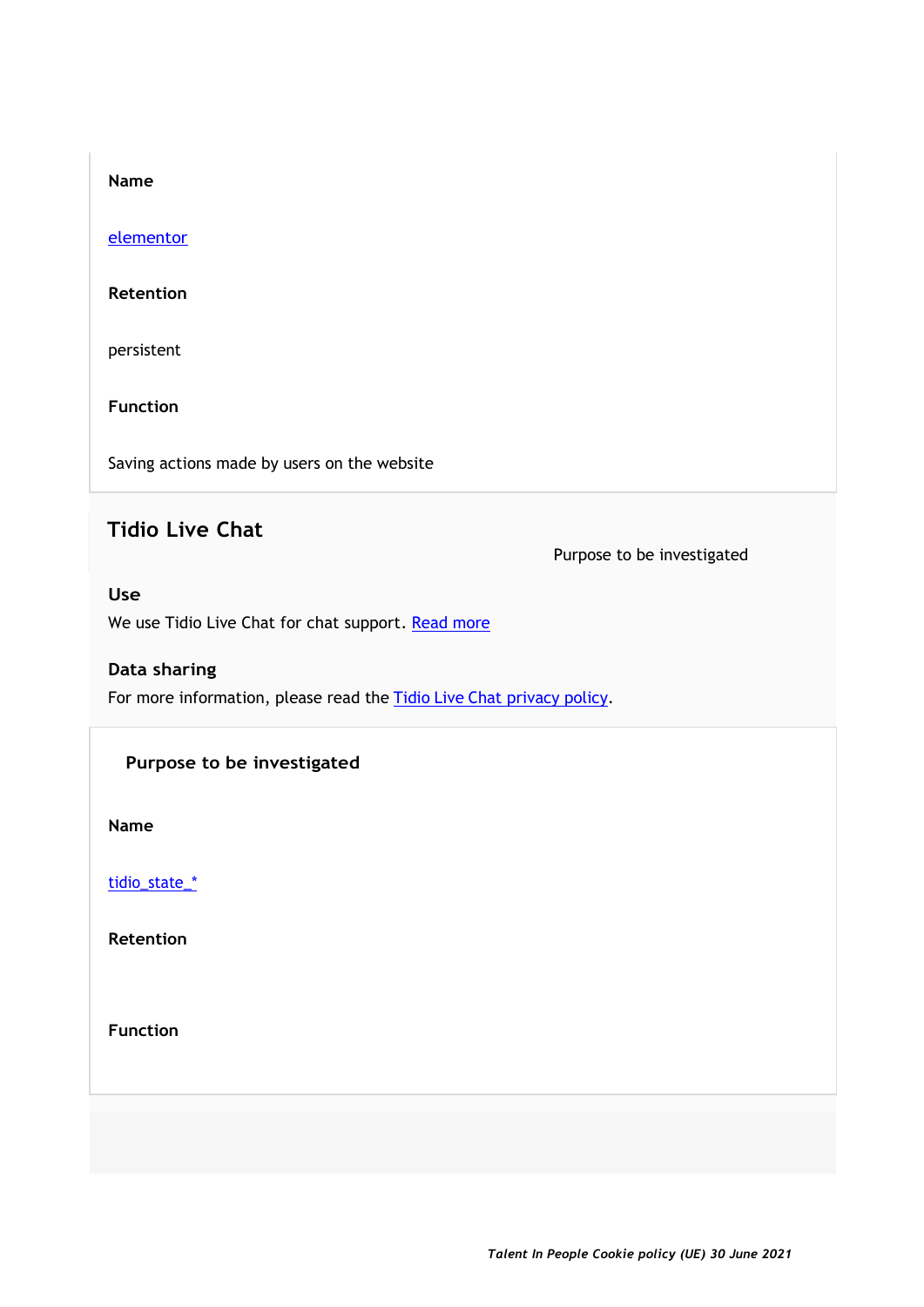## **Google Analytics**

Statistics (anonymised), statistics

#### **Uso**

We use Google Analytics for website statistics. [Read more](https://cookiedatabase.org/service/google-analytics)

#### **Data sharing**

For more information, please read the Google [Analytics privacy policy.](https://policies.google.com/privacy)

### **Statistics (anonymised)**

**Name**

#### [\\_ga](https://cookiedatabase.org/cookie/google-analytics/_ga)

**Retention**

2 years

**Function**

Counting and tracking page views

**Name**

[\\_gid](https://cookiedatabase.org/cookie/google-analytics/_gid)

**Retention**

1 day

**Function**

Counting and tracking page views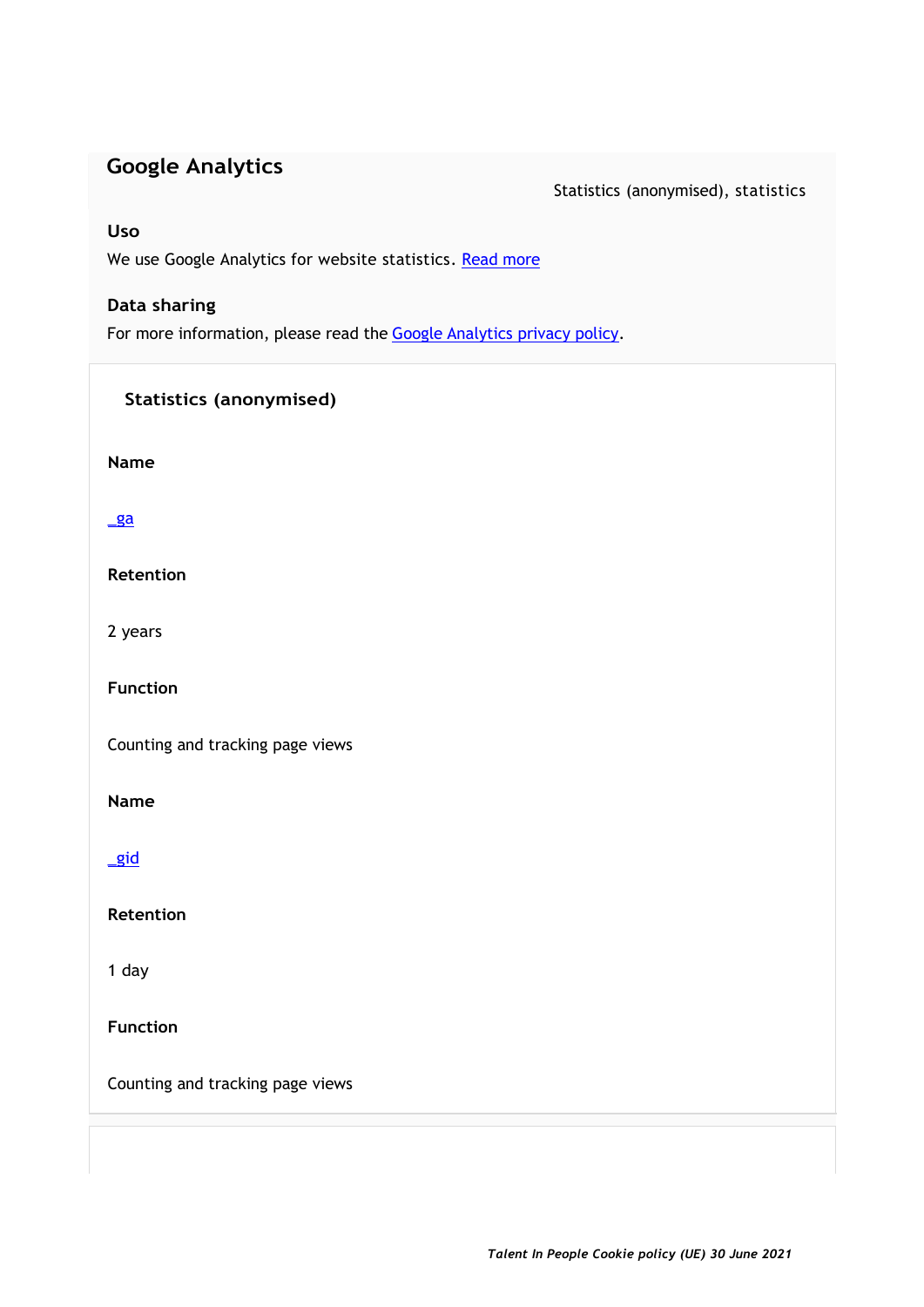#### **Statistics**

#### **Name**

[\\_dc\\_gtm\\_UA-\\*](https://cookiedatabase.org/cookie/google-analytics/_dc_gtm_ua)

**Retention**

1 minute

**Function**

Store the number of service requests

## **Cookie Notice for GDPR**

Functional

#### **Use**

We use Cookie Notice for GDPR for cookie consent management. [Read more](https://cookiedatabase.org/service/cookie-notice-for-gdpr)

#### **Data sharing**

This data is not shared with third parties.

**Functional**

**Name**

[cookie\\_notice\\_accepted](https://cookiedatabase.org/cookie/cookie-notice-for-gdpr/cookie_notice_accepted)

**Retention**

persistent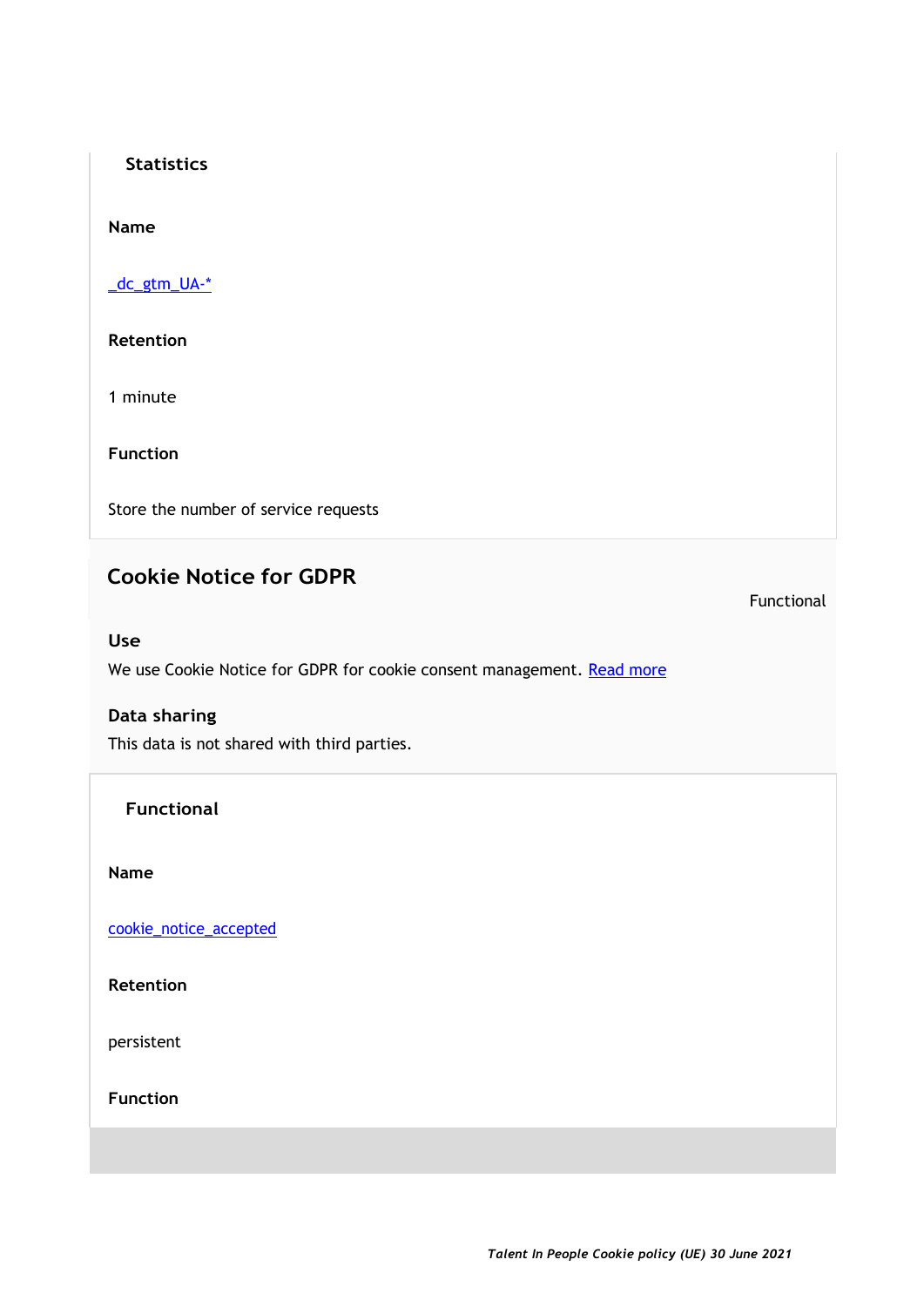Check if cookies can be installed

### **WPML**

Functional

#### **Use**

We use WPML for local management. [Read more](https://cookiedatabase.org/service/wpml)

#### **Data sharing**

This data is not shared with third parties.

#### **Functional**

#### **Name**

[wp-wpml\\_current\\_language](https://cookiedatabase.org/cookie/wpml/wp-wpml_current_language)

**Retention**

1 day

#### **Function**

Save language settings

## **Popup Maker**

#### Purpose to be investigated

#### **Use**

We use Popup Maker for pop-up creation. [Read more](https://cookiedatabase.org/service/popup-maker)

#### **Data sharing**

This data is not shared with third parties.

#### **Purpose to be investigated**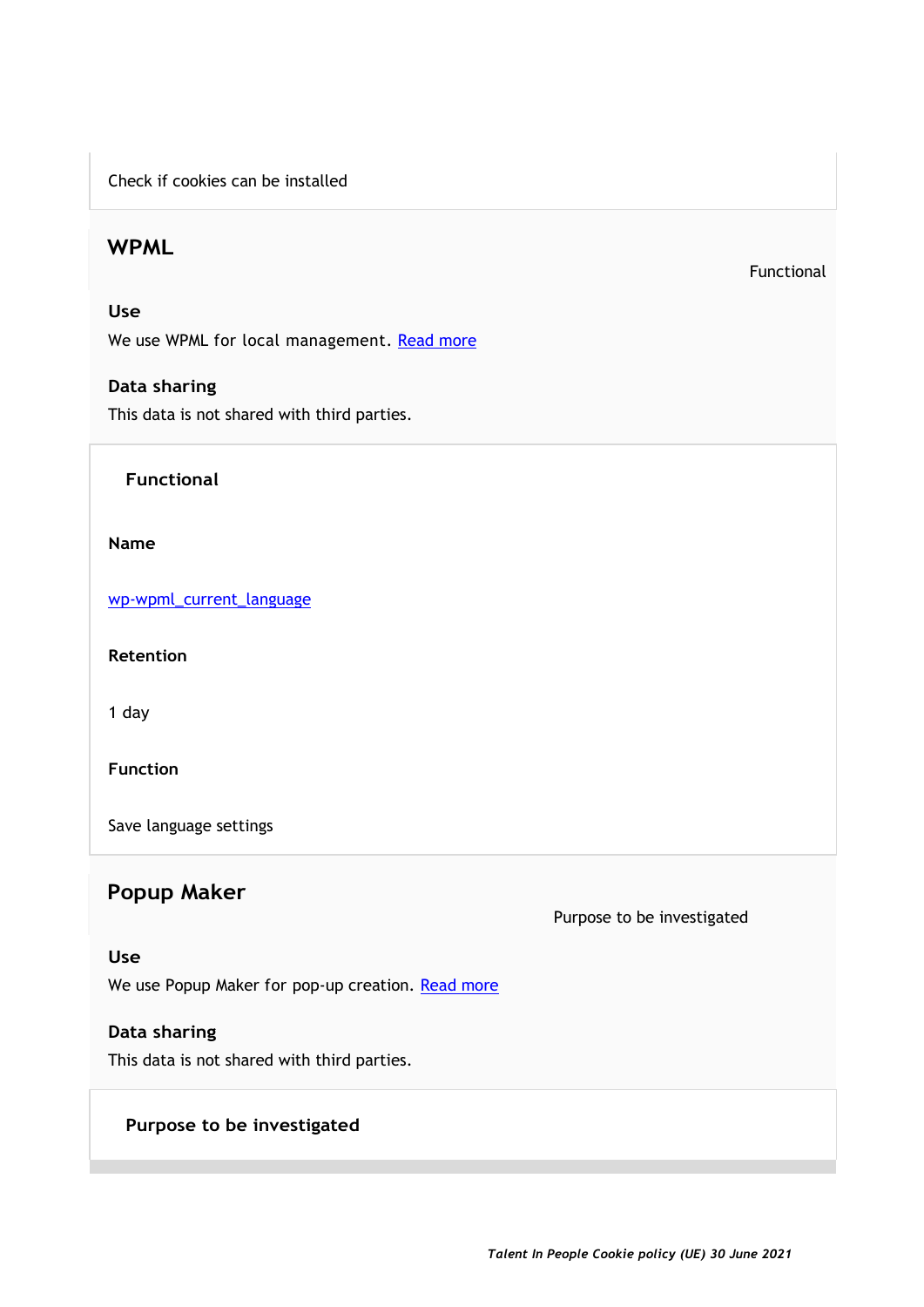[pum-\\*](https://cookiedatabase.org/cookie/popup-maker/pum)

**Retention**

**Function**

## **WordPress**

Functional

#### **Use**

We use WordPress for website development. [Read more](https://cookiedatabase.org/service/wordpress)

### **Data sharing**

This data is not shared with third parties.

#### **Functional**

**Name**

[wordpress\\_logged\\_in\\_\\*](https://cookiedatabase.org/cookie/wordpress/wordpress_logged_in_0fccad09e111918db6363377b39bc8af)

**Retention**

session

**Function**

Keep users logged in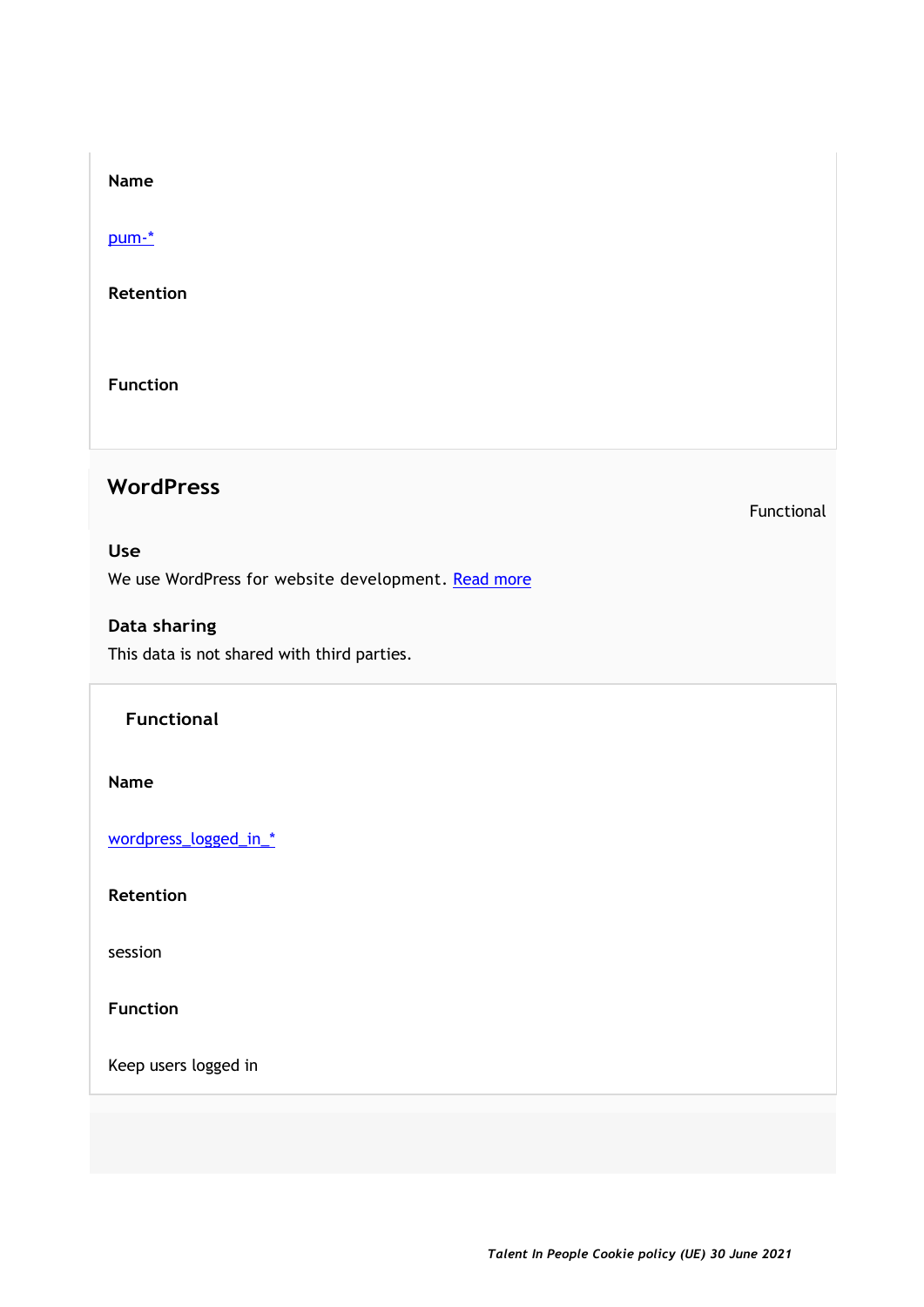### **Google Fonts**

#### Marketing/Tracking

#### **Use**

We use Google Fonts to display web fonts. [Read more](https://cookiedatabase.org/service/google-fonts)

#### **Data sharing**

For more information, please read the Google [Fonts privacy policy.](https://policies.google.com/privacy)

#### **Marketing/Tracking**

**Name**

[Google](https://cookiedatabase.org/cookie/google-fonts/tcb_google_fonts) Fonts API

**Retention**

nothing

**Function**

Request user's IP address

## **Google reCAPTCHA**

Purpose to be investigated, Marketing/Tracking

#### **Use**

We use Google reCAPTCHA for spam prevention. [Read more](https://cookiedatabase.org/service/google-recaptcha)

### **Data sharing**

For more information, please read the Google [reCAPTCHA privacy policy.](https://policies.google.com/privacy)

### **Purpose to be investigated**

**Name**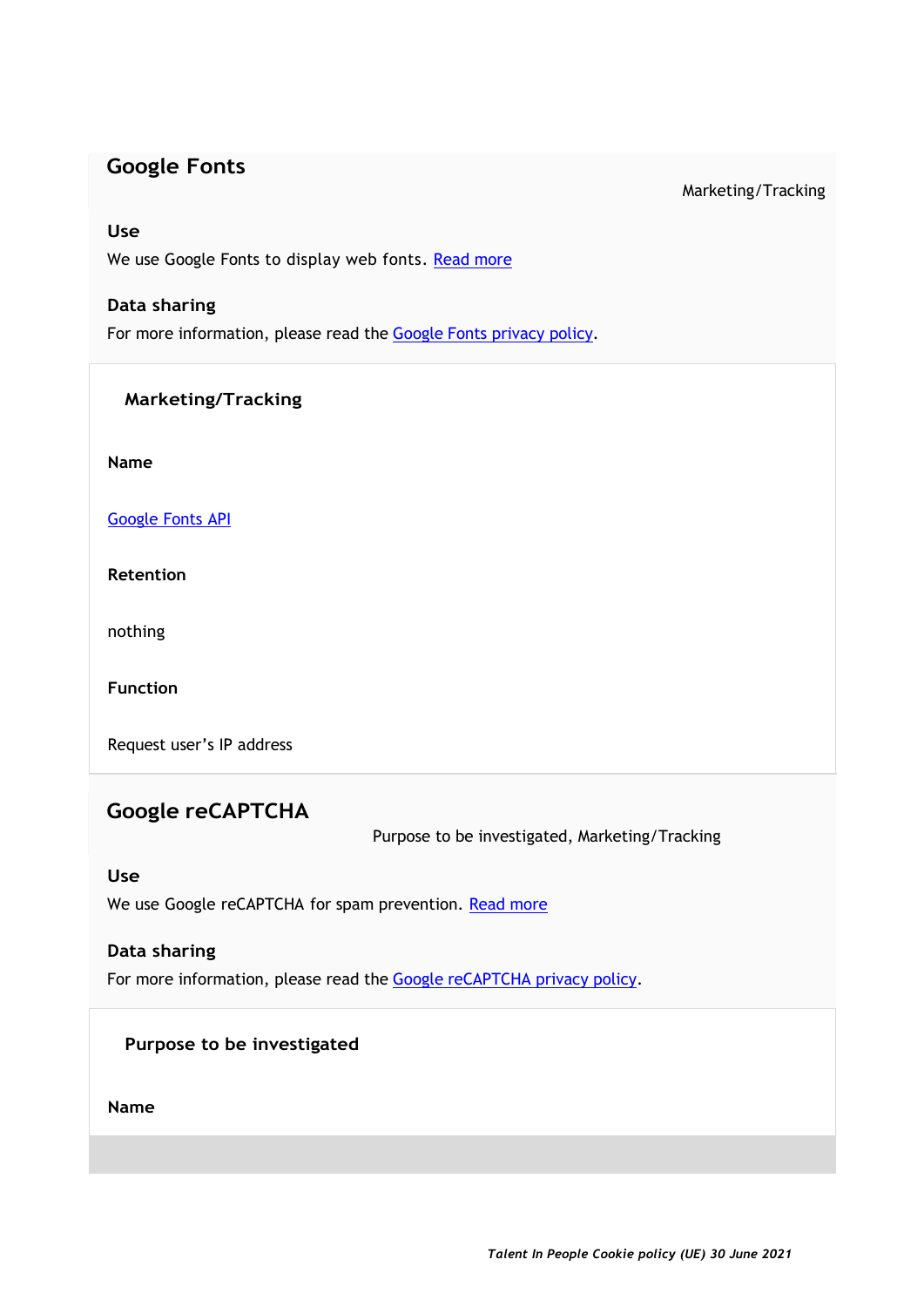\_grecaptcha

**Retention**

**Function**

**Marketing/Tracking**

**Name**

[rc::c](https://cookiedatabase.org/cookie/google-recaptcha/rcc)

**Retention**

session

**Function**

Filter bot requests

**Name**

[rc::b](https://cookiedatabase.org/cookie/google-recaptcha/rcb)

**Retention**

session

**Function**

Filter bot requests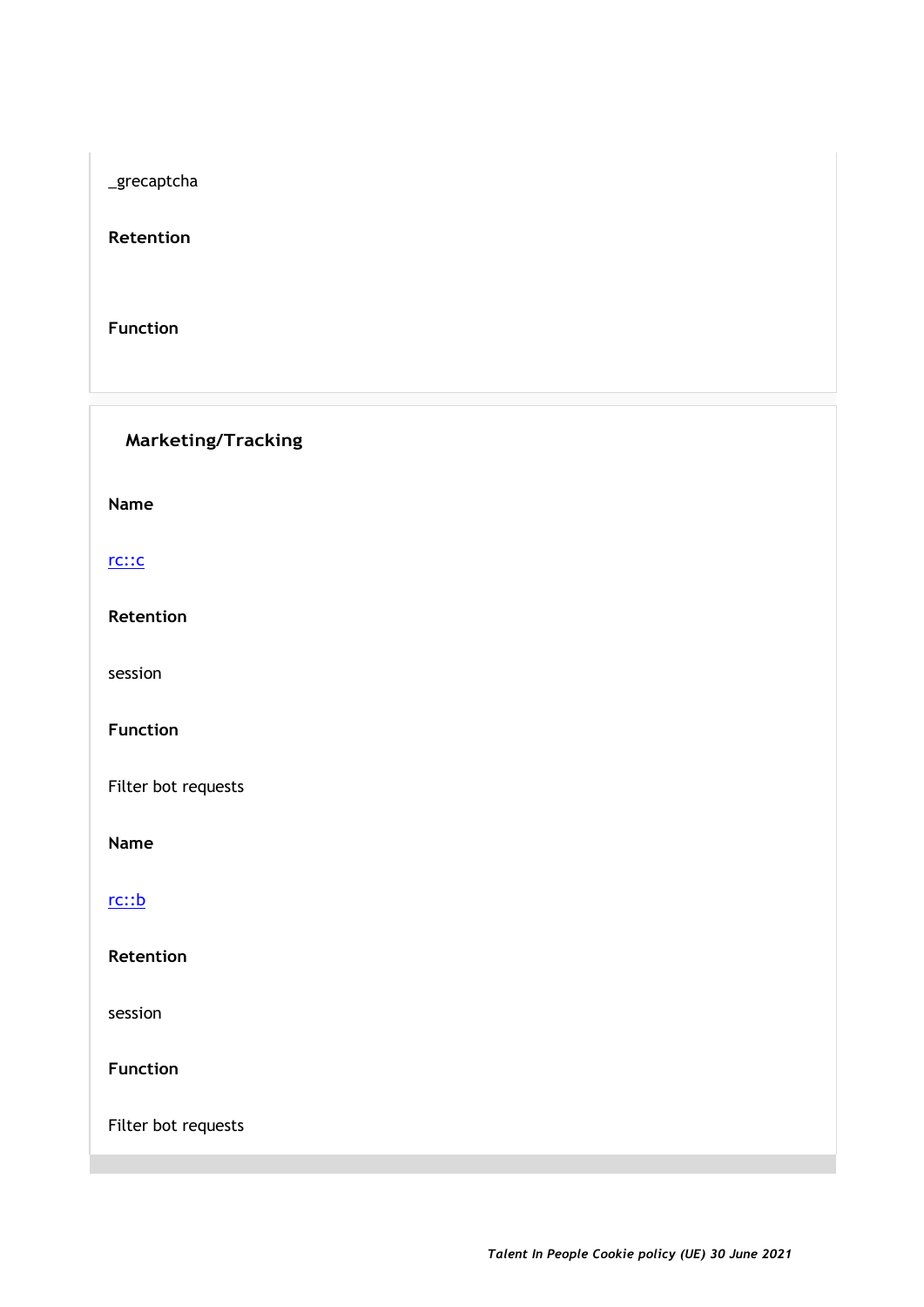#### [rc::a](https://cookiedatabase.org/cookie/google-recaptcha/rca)

#### **Retention**

persistent

**Function**

Filter bot requests

## **Google Maps**

#### **Use**

We use Google Maps to display maps. [Read more](https://cookiedatabase.org/service/google-maps)

#### **Data sharing**

For more information, please read the Google [Maps privacy policy.](https://policies.google.com/privacy)

#### **Marketing/Tracking**

**Name**

[Google](https://cookiedatabase.org/cookie/google-maps/google-maps-api) Maps API

**Retention**

nothing

**Function**

Request user's IP address

Marketing/Tracking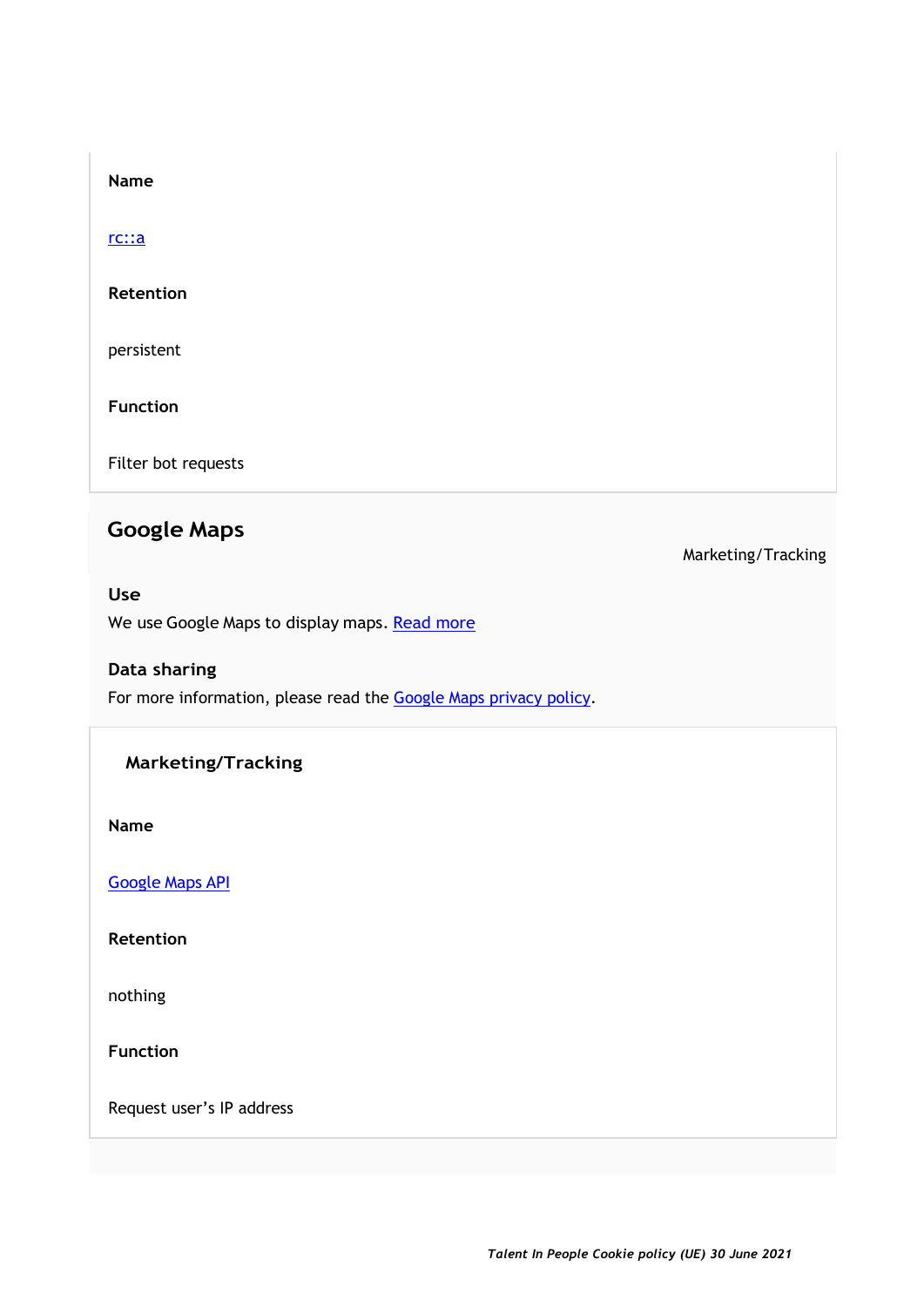### **Twitter**

Functional, Marketing/Tracking

#### **Use**

We use Twitter to display recent social posts and/or social buttons for sharing on social networks. [Read more](https://cookiedatabase.org/service/twitter)

#### **Data sharing**

For more information, please read **Twitter privacy policy**.

**Functional**

#### **Name**

[local\\_storage\\_support\\_test](https://cookiedatabase.org/cookie/twitter/local_storage_support_test)

**Retention**

persistent

**Function**

Load balancing functionality

**Marketing/Tracking**

**Name**

[metrics\\_token](https://cookiedatabase.org/cookie/twitter/metrics_token)

**Retention**

persistent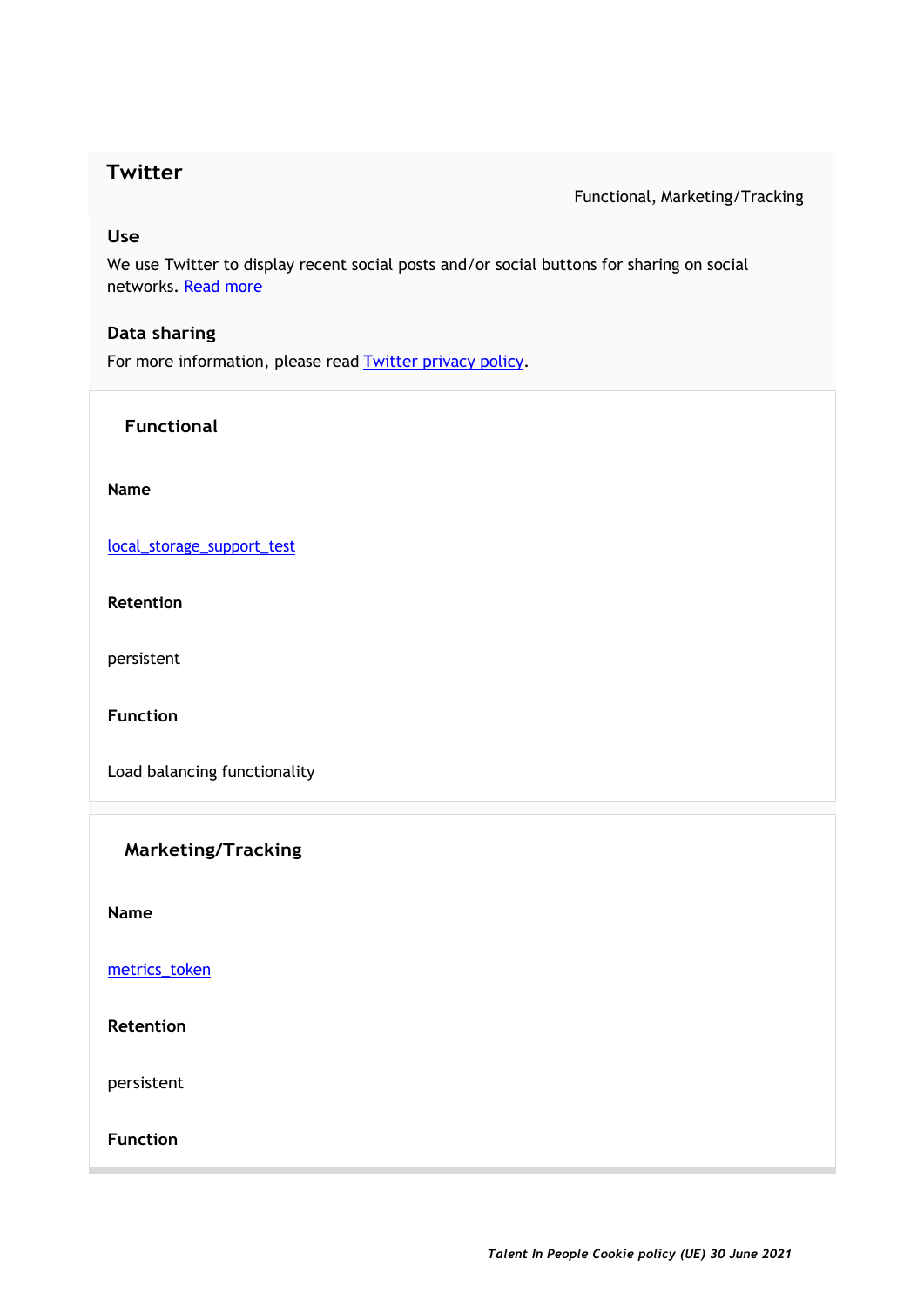Store whether the user has viewed embedded content

## **LinkedIn**

Marketing/Tracking, Functional

#### **Use**

We use LinkedIn to display recent social posts and/or social buttons for sharing on social networks. [Read more](https://cookiedatabase.org/service/linkedin)

#### **Data sharing**

For more information, please read **LinkedIn privacy policy**.

#### **Marketing/Tracking**

**Name**

[bcookie](https://cookiedatabase.org/cookie/linkedin/bcookie-2)

**Retention**

2 years

**Function**

Save browser details

**Name**

[li-oatml](https://cookiedatabase.org/cookie/linkedin/li-oatml)

**Retention**

1 month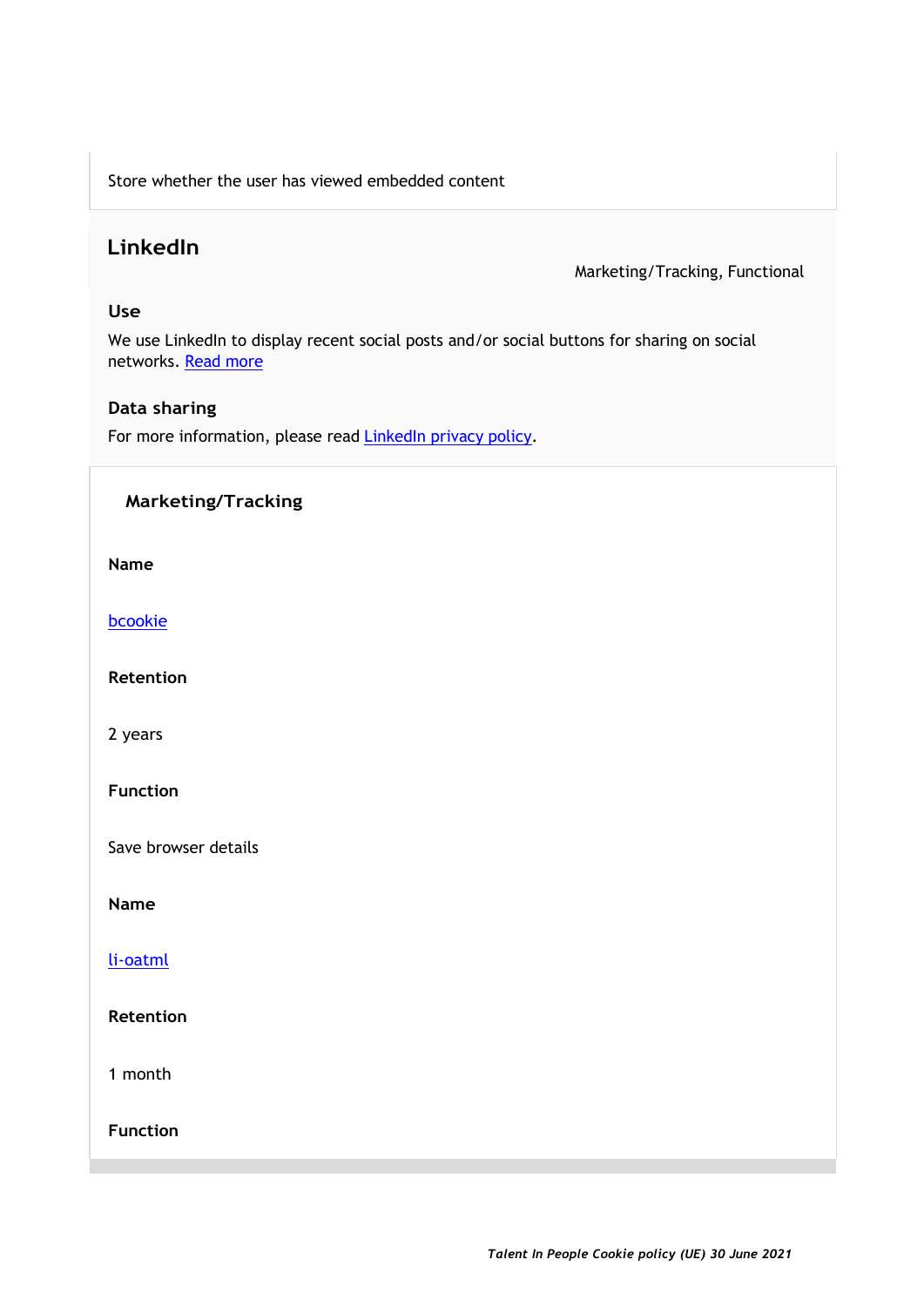Enable ad serving or retargeting

**Name**

[li\\_sugr](https://cookiedatabase.org/cookie/linkedin/li_sugr)

**Retention**

3 months

**Function**

Save browser details

**Name** 

**[UserMatchHistory](https://cookiedatabase.org/cookie/linkedin/usermatchhistory)** 

**Retention**

30 days

**Function**

Enable ad serving or retargeting

**Name**

[lidc](https://cookiedatabase.org/cookie/linkedin/lidc)

**Retention**

1 day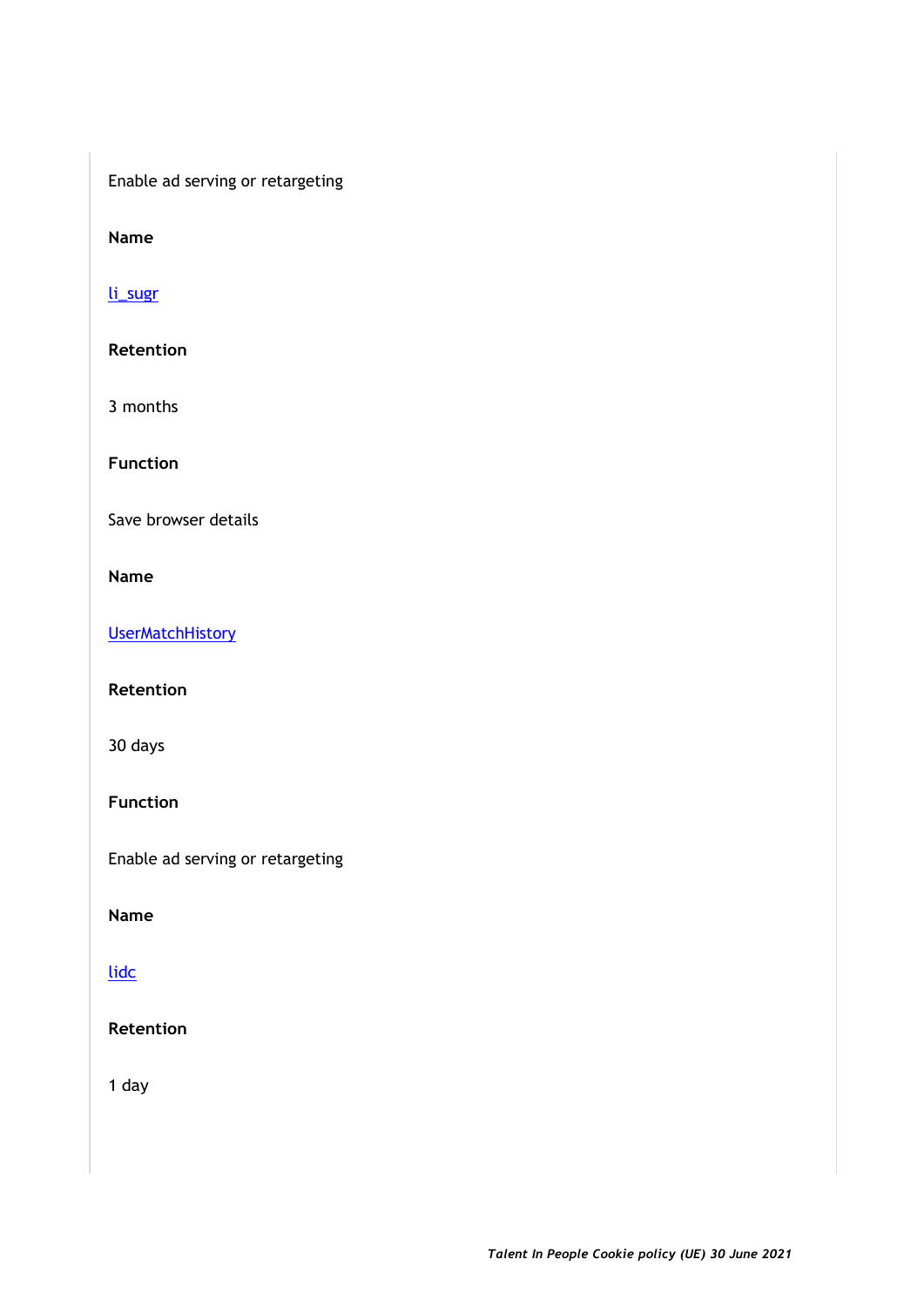#### **Function**

Saving actions made by users on the website

#### **Name**

#### [bscookie](https://cookiedatabase.org/cookie/linkedin/bscookie)

#### **Retention**

2 years

#### **Function**

Saving actions made by users on the website

#### **Name**

#### [X-LI-IDC](https://cookiedatabase.org/cookie/linkedin/x-li-idc)

#### **Retention**

session

**Function**

Providing functionality between pages

#### **Functional**

#### **Name**

**[BizographicsOptOut](https://cookiedatabase.org/cookie/linkedin/bizographicsoptout)**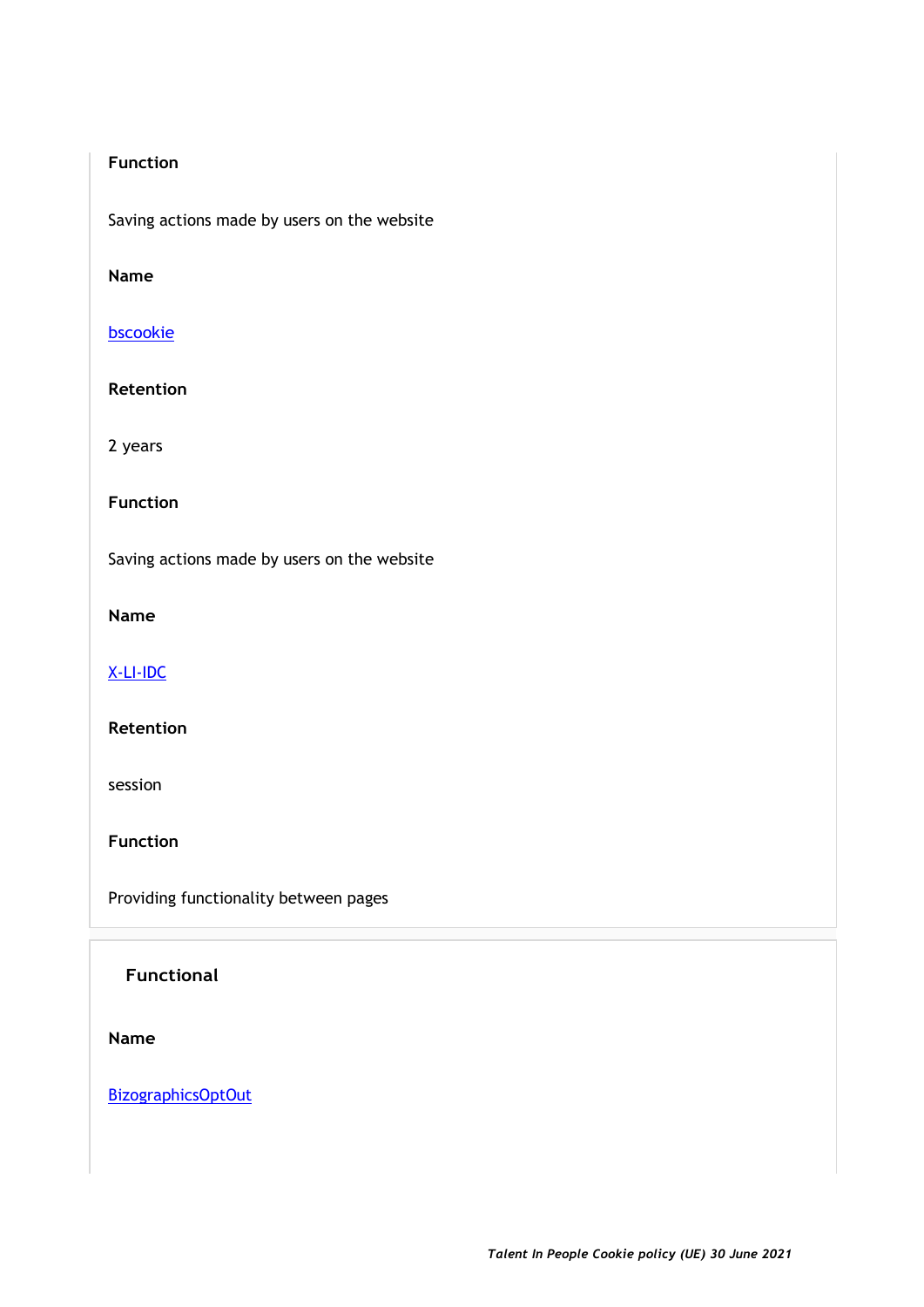#### **Retention**

10 years

**Function**

Save privacy preferences

**Name**

[linkedin\\_oauth\\_](https://cookiedatabase.org/cookie/linkedin/linkedin_oauth_)

**Retention**

session

**Function**

Providing functionality between pages

## **Miscellaneous**

Purpose to be investigated

**Use**

**Data sharing** The exchange of data is under investigation

#### **Purpose to be investigated**

**Name**

\_grecaptcha

**Retention**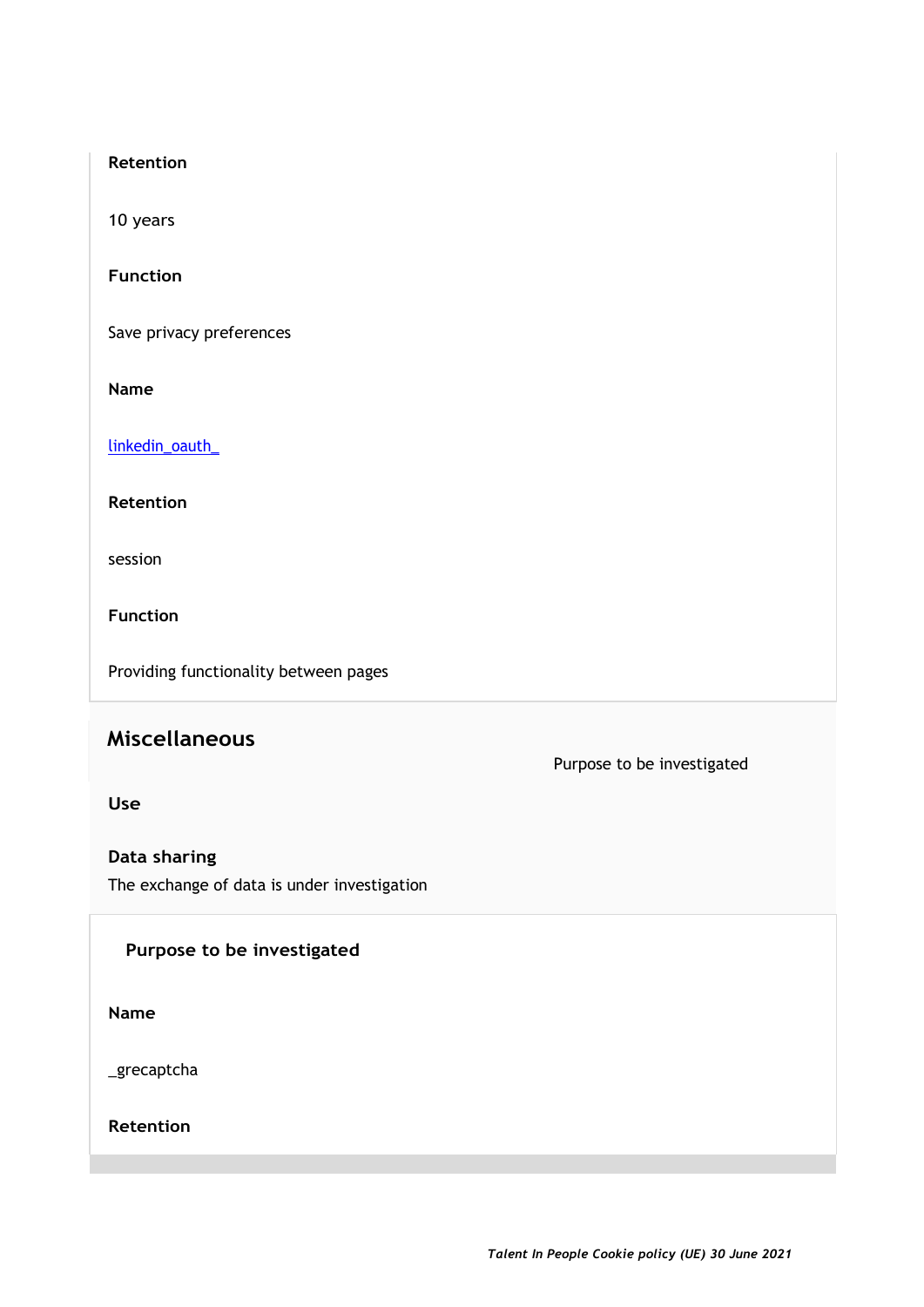#### **Function**

**Name** complianz\_policy\_id

#### **Retention**

365 days

#### **Function**

#### **Name**

\_pk\_id.1.7b8e

**Retention**

**Function**

#### **Name**

\_pk\_ses.1.7b8e

### **Retention**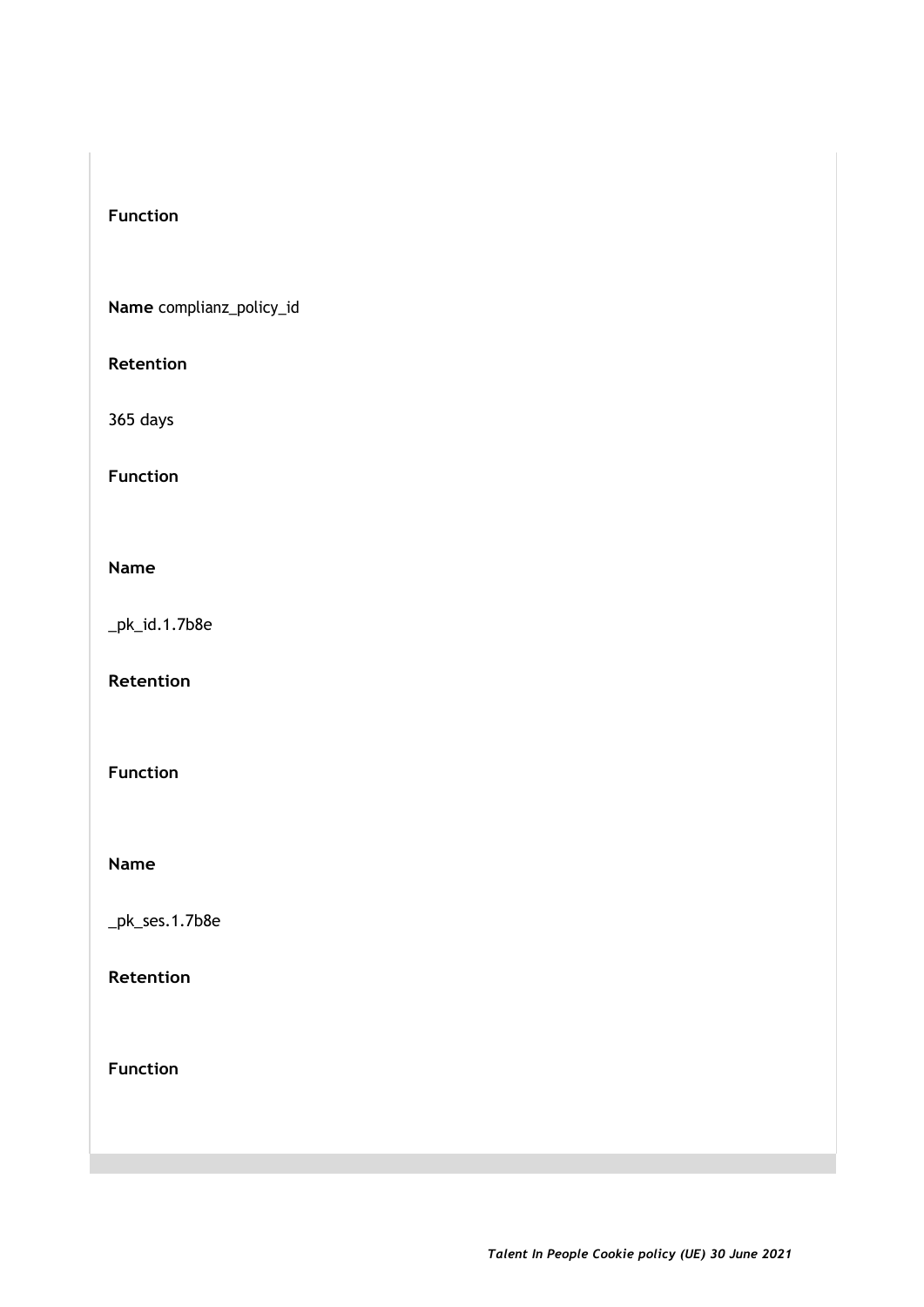cmplz\_stats

#### **Retention**

365 days

**Function**

#### **Name**

cmplz\_marketing

**Retention**

365 days

#### **Function**

**Name**

complianz\_consent\_status

#### **Retention**

365 days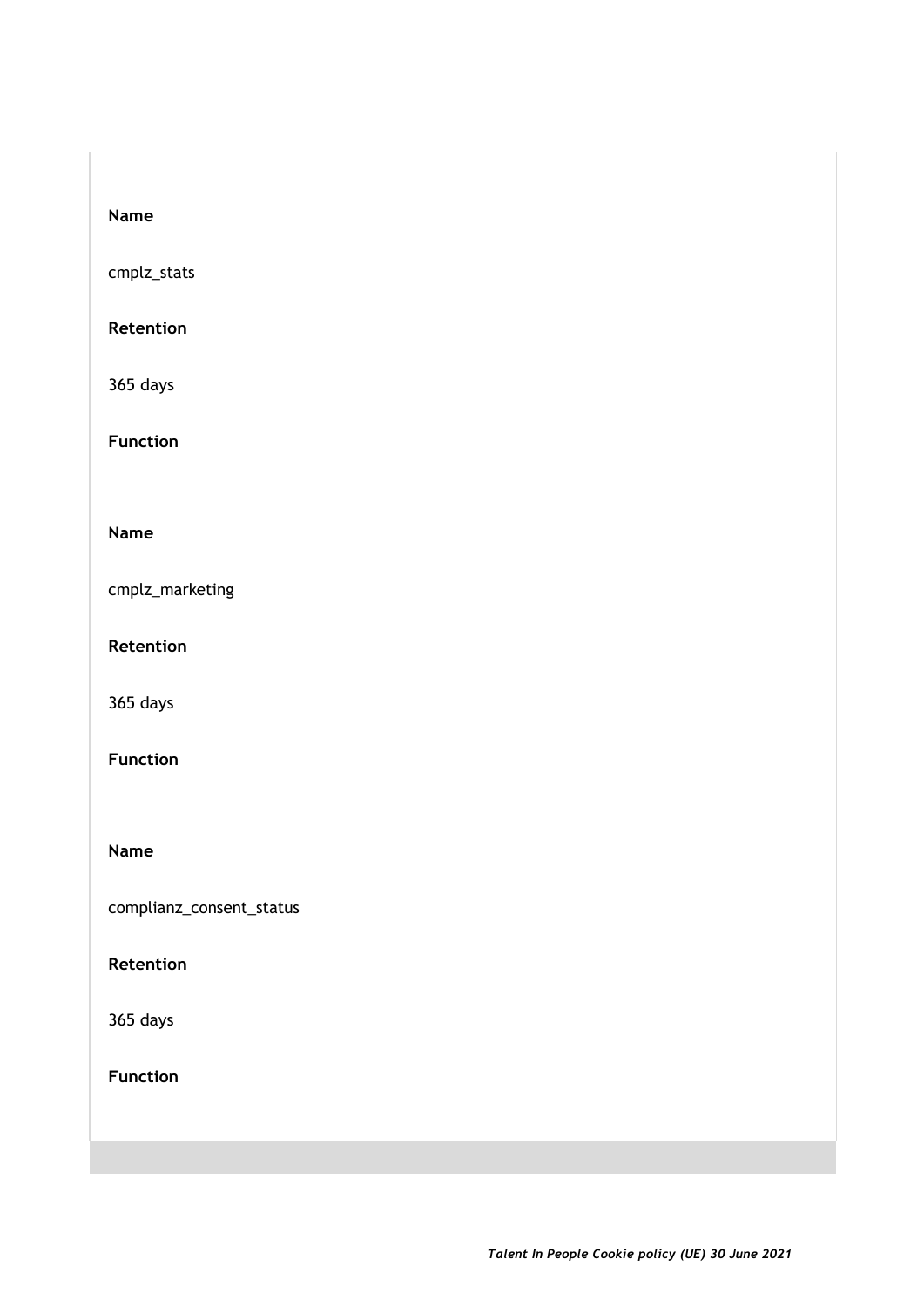\_gat\_gtag\_UA\_136425777\_1

#### **Retention**

**Function**

**Name**

\_pk\_id\_1\_7b8e

**Retention**

**Function**

#### **Name**

\_pk\_ses\_1\_7b8e

**Retention**

**Function**

**Name**

persist:hs-beacon-message-1ae02e91-5865-4f13-b220-7daed946ba25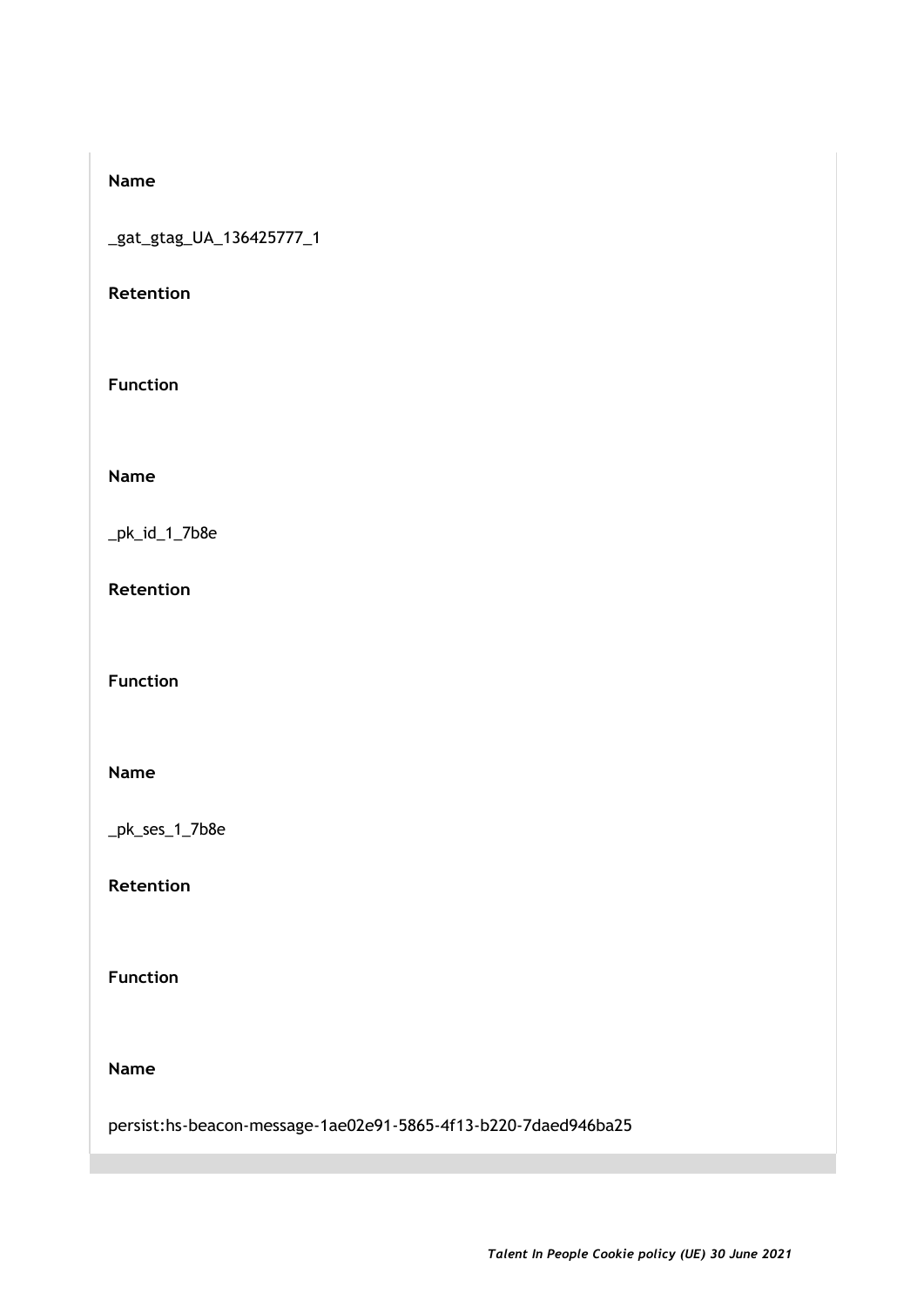#### **Retention**

**Function**

**Name**

e\_globals

**Retention**

**Function**

**Name**

persist:hs-beacon-1ae02e91-5865-4f13-b220-7daed946ba25

**Retention**

**Function**

**Name**

WP\_DATA\_USER\_4

**Retention**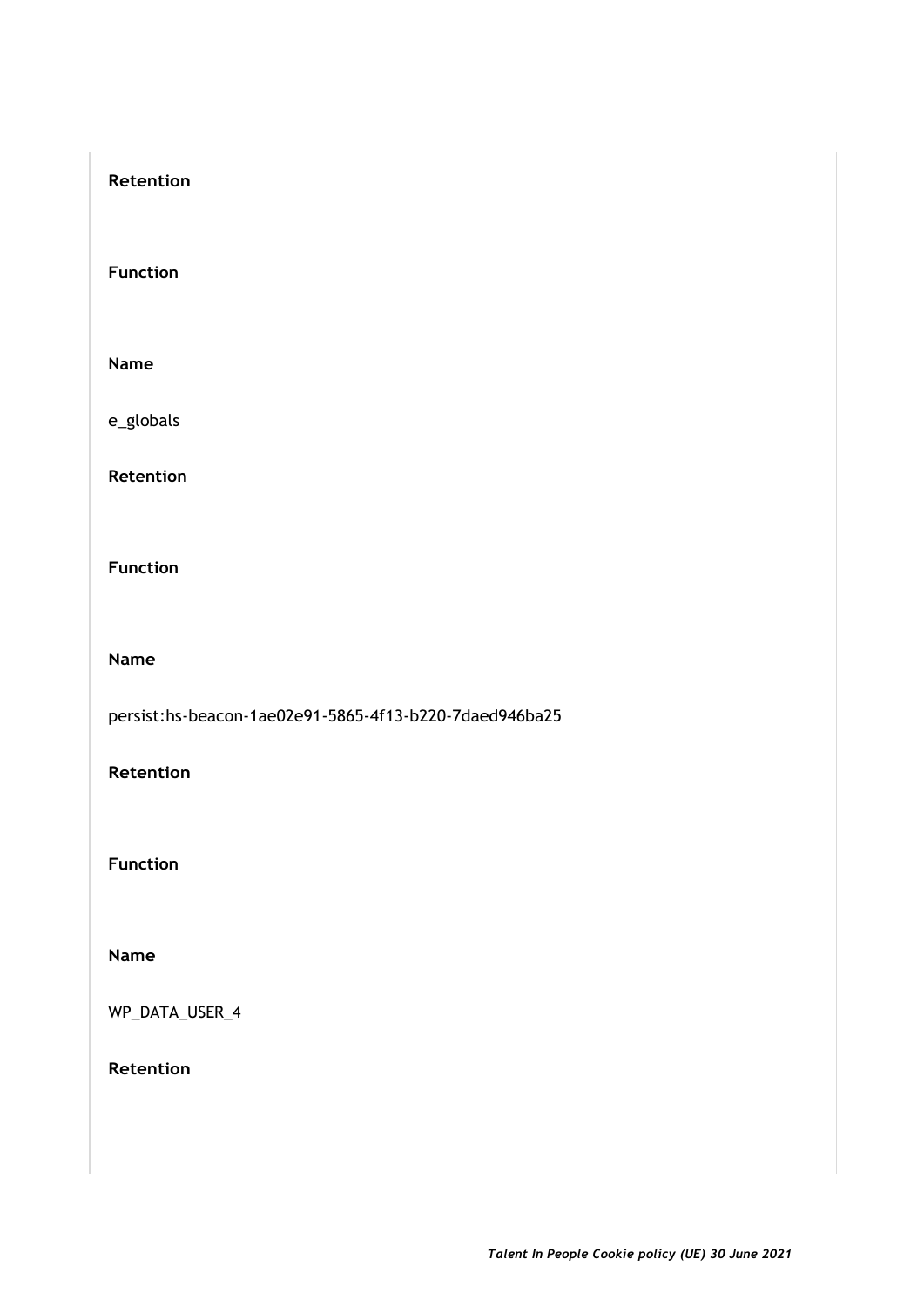#### **Function**

#### **Name**

\_pk\_ref.1.7b8e

#### **Retention**

**Function**

#### **Name**

MATOMO\_SESSID

**Retention**

#### **Function**

**Name**

\_pk\_ref\_1\_7b8e

#### **Retention**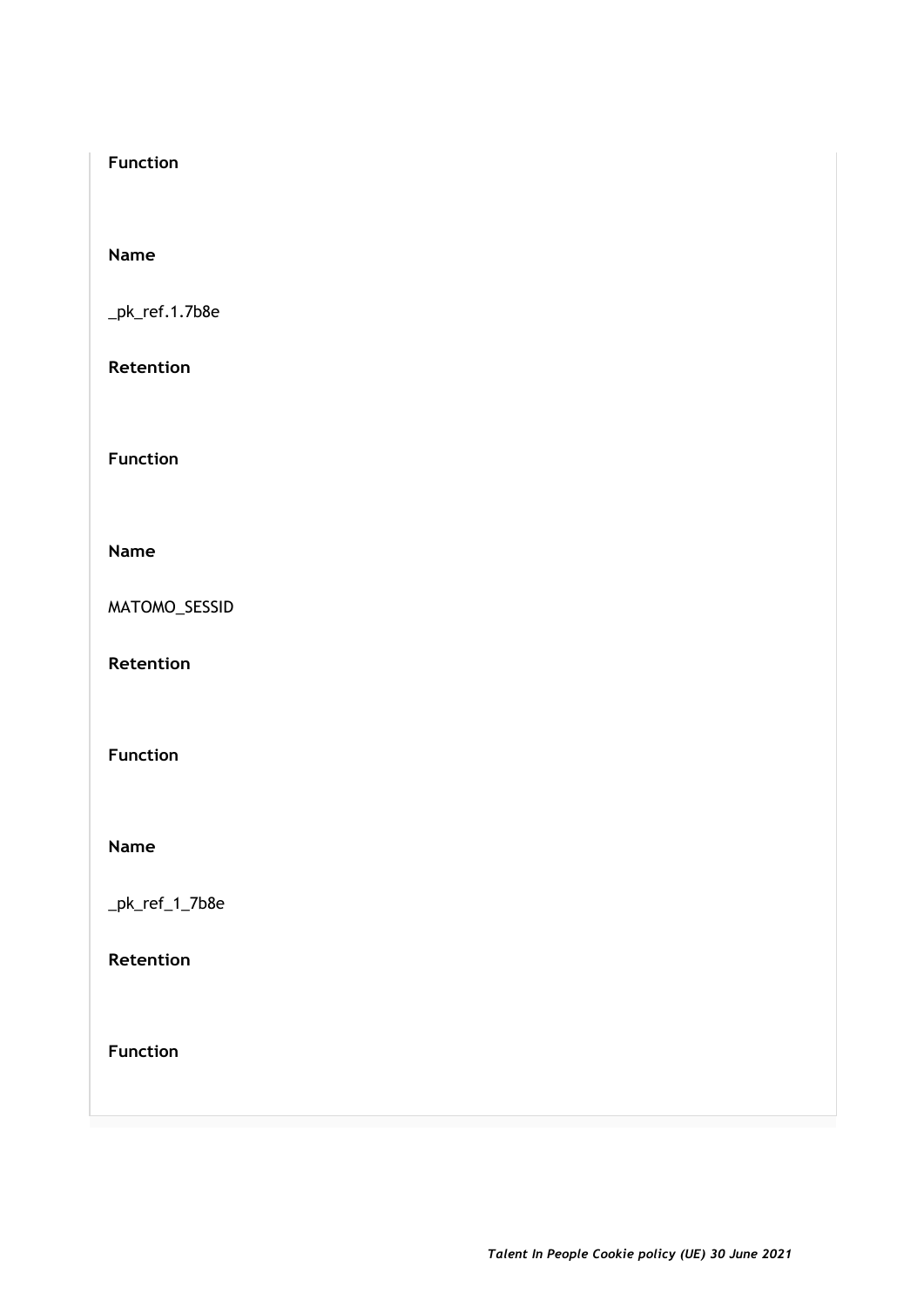## **7. Consent**

When you visit our website for the first time, we will show you a pop-up window with an explanation about cookies. As soon as you click "Save preferences", you agree to our use of the categories of cookies and plugins you have selected in the pop-up window, as described in this cookie policy. You can disable the use of cookies through your browser, but please note that our website may stop working properly.

#### **7.1 Manage your consent settings**

## **8. Your rights with regard to personal data**

You have the following rights with respect to your personal data:

- You have the right to know why your personal data is needed, what will happen to it and how long it will be kept.
- Right of access: you have the right to access the personal data we hold about you. Right of rectification: you have the right to supplement, rectify, erase, or block your personal data at any time.
- If you give us your consent to process your data, you have the right to revoke this consent and to have your personal data deleted.
- Right to transfer your data: you have the right to request all your personal data from the controller and to transfer it in full to another controller.
- Right to object: you can object to the processing of your data. We comply with this unless there are justified grounds for the processing.

To exercise these rights, please contact us. Please see the contact details at the bottom of this cookie policy. If you have any complaints about how we handle your data, we would like to hear from you, but you also have the right to send a complaint to the supervisory authority (the data protection authority).

## **9. Enabling, disabling, and deleting cookies**

You can use your Internet browser to delete cookies automatically or manually. You can also specify that certain cookies cannot be placed. Another option is to change your internet browser settings so that you receive a message each time a cookie is placed. For more information about these options, see the instructions in the "Help" section of your browser.

Please note that our website may not function properly if all cookies are disabled. If you delete cookies from your browser, they will be placed again after your consent when you revisit our websites.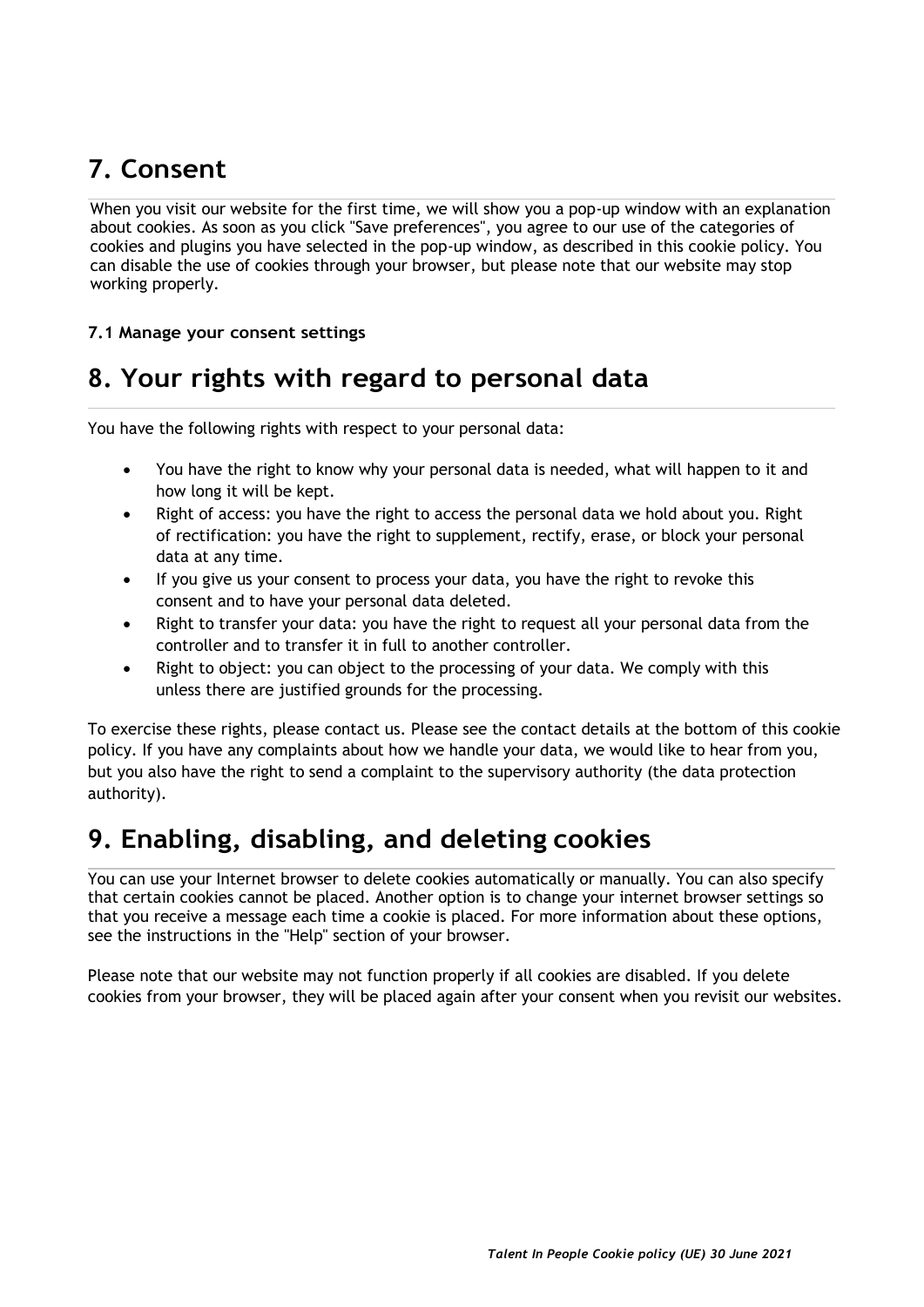## **10. Contact details**

For questions and/or comments about our cookie policy and this statement, please contact us using the contact details below:

TALENT IN PEOPLE BRETEMA, S.L. C/ Pez 38, local - 28004 Madrid Spain Website: https://talentinpeople.com Email: protecciondedatos@talentinpeople.com Phone number: 912 604 341

This cookie policy has been synchronised with **cookiedatabase.org** on 1 June 2021.

# **Cookies consent settings**

- block\_ajax\_content =>
- $\bullet$  do\_not\_track =>
- consenttype => optin
- $\cdot$  region => eu
- geoip  $\Rightarrow$
- categories => Custom event functional, Custom event marketing
- checkbox\_style => slider
- use\_categories => hidden
- use\_categories\_optinstats => visible
- header =>
- accept => Acepto
- revoke => Gestionar consentimiento
- dismiss => Solo las seleccionadas
- dismiss\_timeout => 10
- readmore optin => Política de cookies
- readmore\_impressum => Impressum
- accept\_informational => Acepto
- message\_optout => Utilizamos cookies para optimizar nuestro sitio web y nuestro servicio.
- message\_optin => Utilizamos cookies para optimizar nuestro sitio web y nuestro servicio.
- readmore\_optout => Cookie Policy
- readmore\_optout\_dnsmpi => Do Not Sell My Personal Information
- disable\_cookiebanner =>
- soft\_cookiewall =>
- dismiss\_on\_scroll =>
- dismiss on timeout =>
- cookie\_expiry => 365